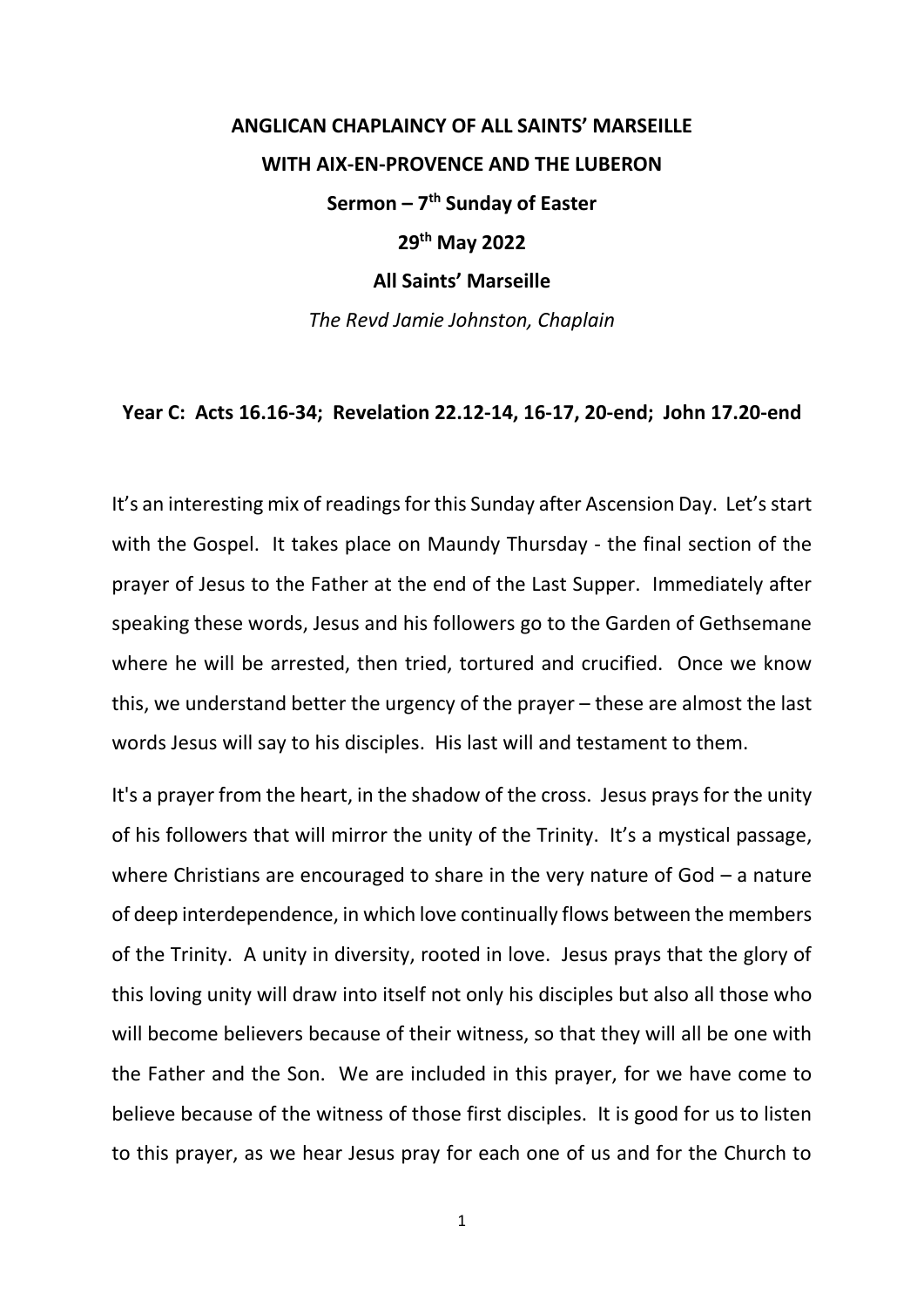which we belong. That might make us feel uncomfortable when we stop to think of the way we talk about each other sometimes, or of the way we respond when difficult issues arise in the Church. We do well to ask ourselves: 'What are we doing to enable this prayer of Jesus to become the reality of our life together?'

We hear this reading today in the light of Christ's 'mighty resurrection and glorious ascension', as we await the coming of the Spirit at Pentecost. We celebrate the victory of love over hate, light over darkness, goodness over evil. But we remember too that this prayer was said on Maundy Thursday, when betrayal, injustice, violence and agony were imminent. If we are called to be one in the glory of the loving unity of God, then we are also called to be one in the darkness and pain of this world as experienced by the Son.

The conflict in Ukraine has reminded us that peace in the world is a fragile gift. In that knowledge, what is the Christian witness to which we are called? There will always be differences within and between peoples, and within and between churches. But our calling is to transcend them, to deal with them in ways that seek understanding, costly reconciliation and mutual love. Jesus prays that we will be at one with the God who is the source of our being, for it is through our manifestation of God's love and unity that others will come to believe in his message of love. When we are divided and hostile, we cannot be surprised if the world rejects us and the God we claim to believe in. But when we show love and healing, when we welcome all who turn to us, then people will come to know a God of love whose purpose is to draw everyone into the loving unity of God's own being.

That might sound like complicated theology. But the Acts of the Apostles is good at showing complex ideas in concrete examples. Take the example of Paul and Silas in our reading from Acts today. Having been jailed at Philippi through a

2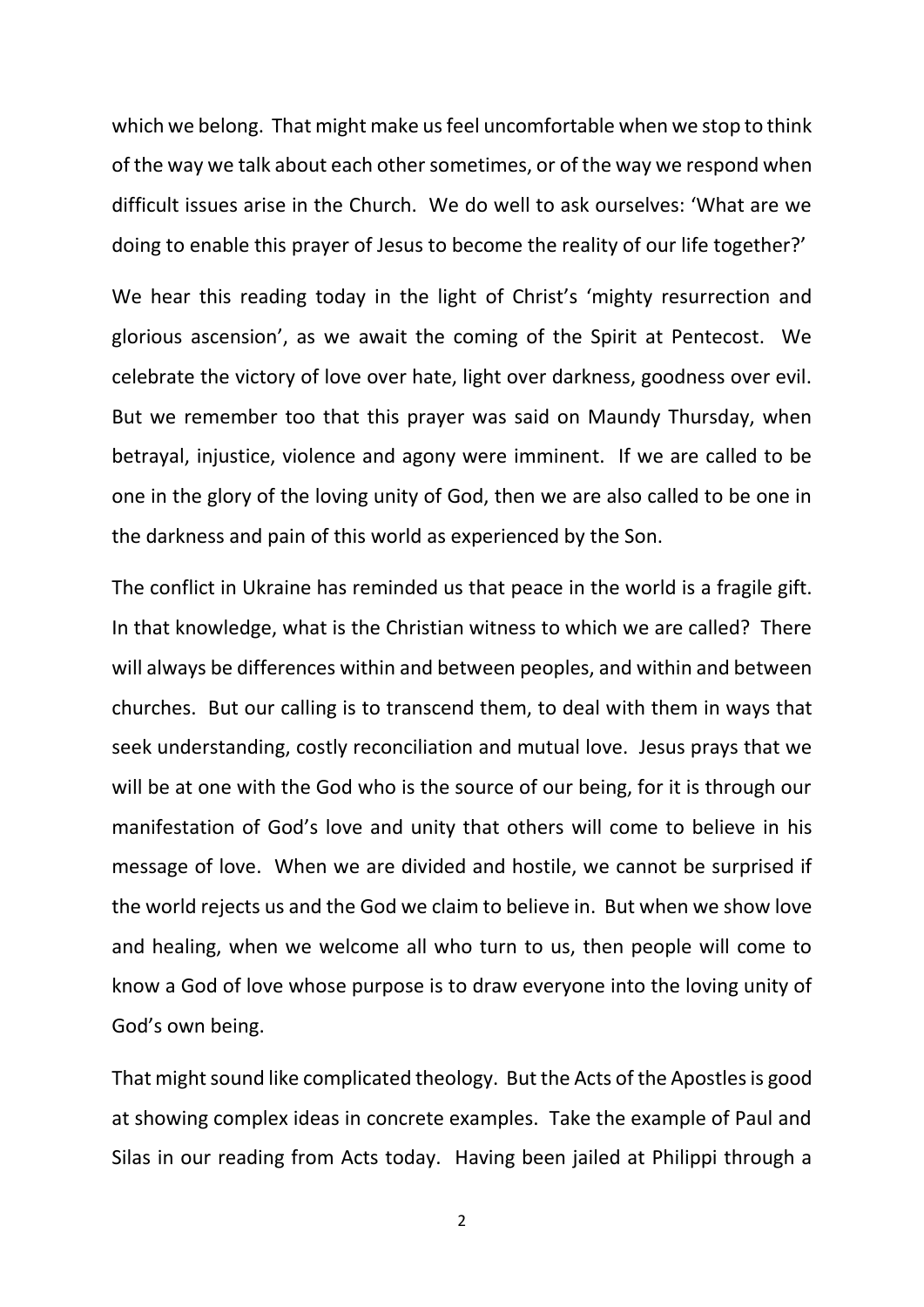piece of lazy and incompetent law enforcement, they find that in their weakness and helplessness the power of God is suddenly displayed. Unexpectedly freed to leave their prison cell, they wait instead by the open door. What draws their jailer to faith is not the extreme act of the earthquake or the breaking of the chains. It is the integrity of Paul and Silas who, rather than flee, choose to wait for justice to be done, thereby saving the jailer himself, who was about to take his own life rather than face execution. Through Paul and Silas, the jailer discerns a God who channels all his power into love. The glory of God is revealed in the prison cell, not in broken chains but in newly forged bonds of love. Wouldn't it be wonderful if people began to notice Christians because of their integrity, not their bickering? The way they care for the dispossessed, the lonely and the frightened, the way they dignify outsiders, the way they take responsibility for those in need.

In his commentary on John's Gospel, William Temple (who was Archbishop of Canterbury during the Second World War) describes the glory of God that Jesus is referring to as 'absolute love in perfect self-expression'. He writes: 'In the face of the selfishness of the world, [that self-expression of love] is the Cross, but when the divine love has by its self-sacrifice won its response, it is the perfect happiness of love given and returned. This, of which the Cross is one aspect and the New Jerusalem is the other aspect, is what the Father eternally bestows upon the Son, and the Son historically bestows upon His disciples. … That fellowship of love is the end for which we were created and for which our nature as God fashioned it is designed.'

Going back to the scene in Acts, the storage vessels in the jail provide water for the jailer to clean the wounds of his prisoners. The same vessels provide water to baptise the jailer's family. In our reading from the Book of Revelation, we are

3